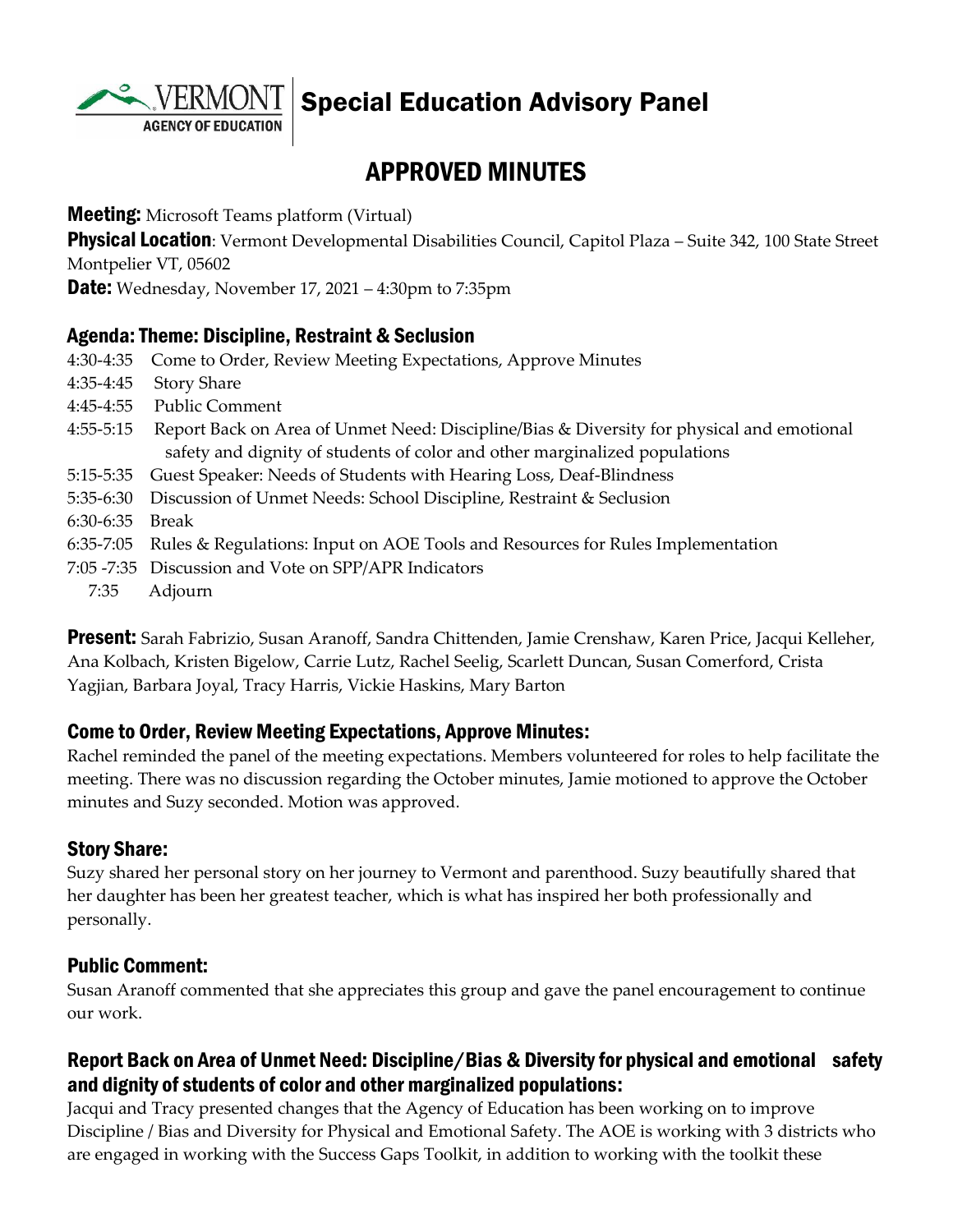districts are reassigning 15% of the IDEA funds explicitly towards the factors that they identify as areas of need. Jacqui highlighted the SSIP Indicators 4, 9 and 10 all targets which identify discipline in schools. The agency has also developed an Equity Impact Assessment Tool which guides those that are writing or interpreting policies. Other additional changes that were made to improve Bias and Diversity are the Special Education Forms are being reviewed, the AOE is strengthening approach to English Language Learners within the area of Assessment, the Administrative State Complaint Form to be more user friendly and translated into multiple languages, Bias in a Special Education Evaluation is being reviewed with training, social emotional learning resources are being offered to school districts to use specifically with COVID-19 Relief Funds, and Mentoring Special Education Teachers for the first two years in the field. Jacqui felt that the feedback from the panel was appreciated and welcomed. She also acknowledges that there is more work to be completed and is looking forward to continuing working with the panel.

Questions asked by the panel:

Who are the three districts that are currently being monitored?

Southwest Vermont, Springfield, Orange Southwest. Springfield and Southwest Vermont were identified as Significant Disproportionality identified students with Speech and Language Impairment. With the Root Analysis the problem was identified from the transition from Pre - K to K. Southwest Vermont and Springfield have developed a well-rounded team including a variety of stakeholders and meet for a year to develop a plan. This year the team is putting together the plan into action. These districts are required to report to AOE on a regular basis and have been very willing participants in the process.

Southwest Vermont is being monitored due to a Significantly Disproportionate number of identifying students of BIPOC in the OHI / ADHD Impairment. This district created a very enthusiastic team which created an action plan to improve the way information is given to parents, conducting training in implicit bias, providing accommodations for all students, and adjusting their budget.

Is there any concern that universal free lunches have skewed the numbers related to free and related lunches during the covid time frame?

The AOE felt this was a really good point and hadn't thought of this.

Is the model policy a requirement or a recommendation? Every district has to adopt a model policy; however, it doesn't have to the specific model policy created by AOE.

### Guest Speaker: Needs of Students with Hearing Loss, Deaf-Blindness

Tabled speaker was unable to make the meeting due to a medical emergency.

### Break

# Discussion of Unmet Needs: School Discipline, Restraint & Seclusion:

Tracy Harris

Rachel sent ahead of time to Tracy areas of concern that the Unmet Needs had regarding School Discipline, Restraint and Seclusions.

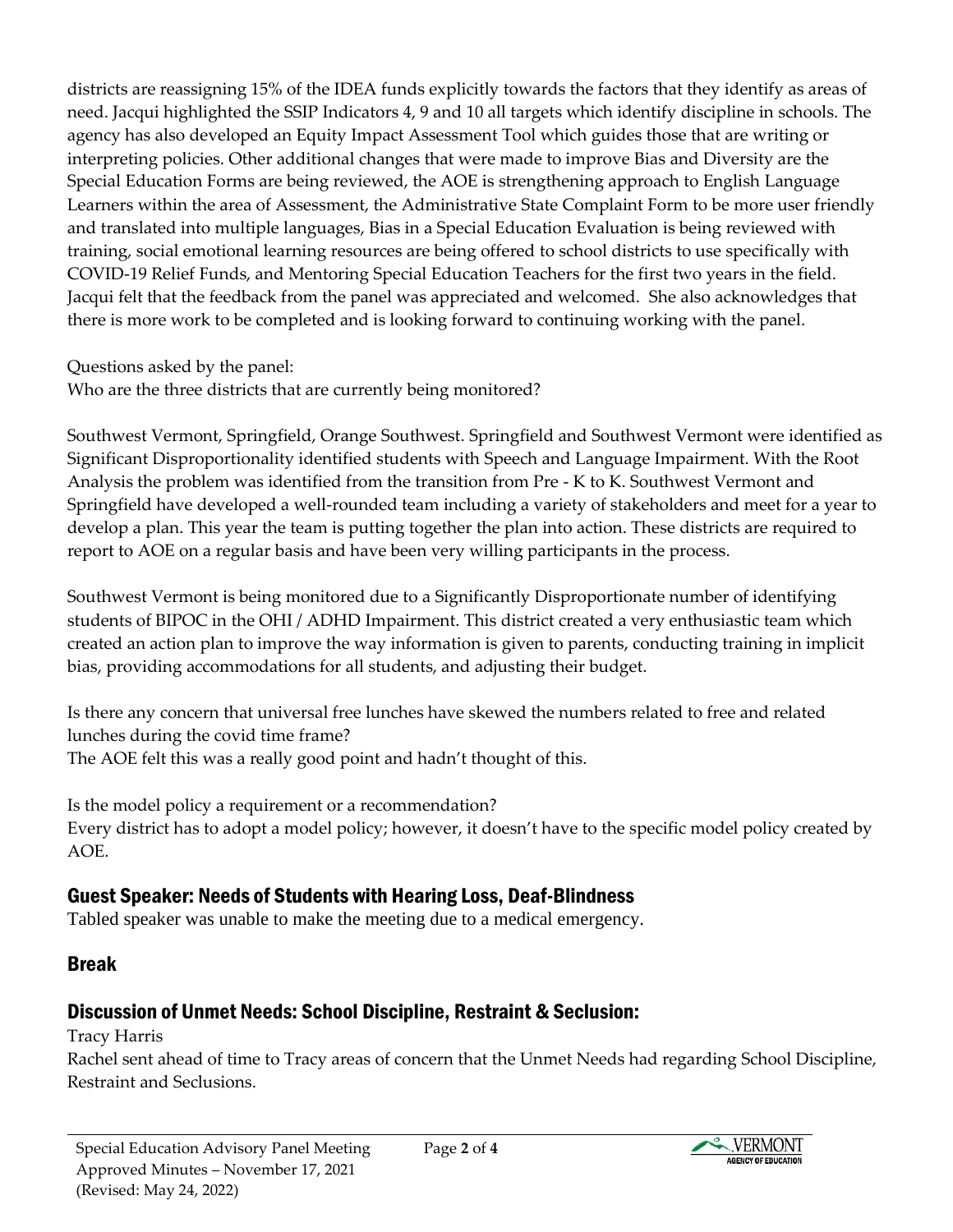How does the AOE monitor Suspension, Restraint and Seclusions?

Schools use a reporting system that gets logged into the AOE system which provides a significant amount of data fields to disaggregate data. The report goes to the AOE and is reviewed. The AOE monitors the data regarding special education students. If the restraint is longer than 30 minutes, inappropriate restraint or seclusion, or if there is an injury that requires medical interventions. The AOE gives recommendations based on the specific incidents. Many panel members were concerned that schools self-report incidents to the AOE. Some panel members have had personal experiences where there are differences in interpretation on what seclusion is or documentation. If a parent ever has any questions, Tracy offered them to email her or call and she can go back into the data system and look. Tracy has access to records starting in 2011. As the conversation continued some parents continued to express their concerns regarding not receiving reports about restraints and seclusions that are happening at schools. This is very clear in the Rule (Rule 4500) and is troubling to hear the inconsistent practices that are in place.

It was recommended that if a parent knows that their child was restrained to ask for a Records Report. If there is no Records Report, the parent can complete an Administrative Complaint with the AOE, email the Special Education Director, and / or Superintendent.

The panel felt this is the start of a bigger conversation which will turn into recommendations. Some initial thoughts include, inviting the S16 working group, the panel for the meeting, requiring a video and quiz for special educators, collecting stories and present them to stakeholders, in a situation that requires Seclusion adding at least one additional person to witness, document when Seclusions occur, provide a clearer definition for all stakeholders on what Seclusion is, develop training regarding a stronger understanding of when a child is in danger of causing imminent bodily injury, learning more regarding schools seclusion policies, involving school SEPACS, use of the parent survey, and Tracy offered to have a training for families.

Rachel will compile suggestions for the discussion today to provide specific advice for the agency.

# Rules & Regulations: Input on AOE Tools and Resources for Rules Implementation:

Jamie provided an update to the panel and gave our recommendations to the AOE personal on the 12th. A few pieces of feedback that was given are: recommendations information was great; however, it was wordy and overwhelming, felt that the training wasn't focused on parents, wasn't clear how information was going to be discriminated, concerns around Goal Writing documents regarding SMART goals. The rest of the recommendations are on the website.

The AOE answered some of the questions regarding the upcoming changes in the Special Education Rules, and provided information that the training are being drafted regarding how Adverse Effect will be used without an SLD model and in the Spring there is an opportunity to revisit the topics

Some additional recommendations to improve training from the AOE is to provide special educators training on why the rules are changing and have a variety of different trainers provide professional development for special educators. Jamie will collect additional input and stories from panel members.

# Discussion and Vote on SPP/APR Indicators:

Ana Kolbach